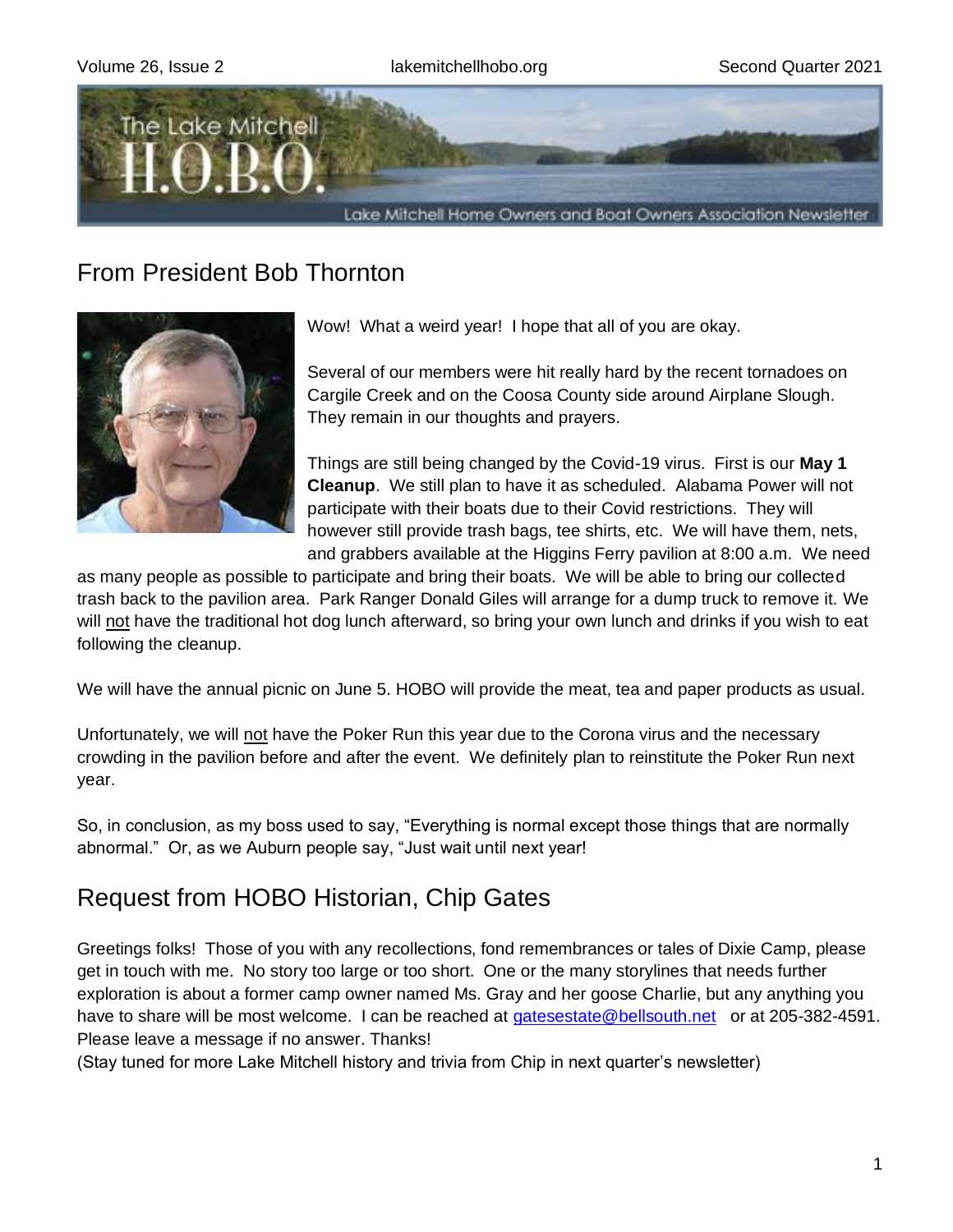

# MEET THE EDITOR:

Hi - my name is Laura Thornton. My husband, Bob, is the new President of HOBO. We are both honored and humbled to be able to serve in this organization, and we look forward to meeting more of you as time goes on. We live in Prattville, but we love to spend as much time as we can at the lake. We bought our place on Lake Mitchell 10 years ago when I retired from my job with the State of Alabama. Bob had already retired from his job as a supervising engineer with Alabama Power, as well as serving as Colonel in the

US Army Reserve. We were debating how to spend our retirement – Should we travel? Buy a place at the beach, or at a lake? We'd spent time over the years at Lake Jordan and Lake Martin, but something just drew us to check on Lake Mitchell. I think we looked at every single house for sale at the time before deciding on a little log cabin on a quiet slough on the upper end of the lake. It is just perfect for us, and we love it !

Bob is from Montgomery, and I am from Birmingham. We met at Auburn our sophomore year, and we married right after graduation. Except for the time his active duty took us to Fort Gordon then Fort Monmouth (and then took him for a year's tour of duty in Vietnam) we have made our home in Alabama ever since.

We have two sons, four grandsons, and two granddaughters. Both sons graduated from Auburn. One went to medical school at UAB; the other went to Southwestern Baptist Seminary, and both of them now live in Alabama. We love to open our lake house to them and other family members and friends as often as possible. Isn't that what makes it all worthwhile?

My goal is to make the HOBO newsletter interesting and informative and useful to you. This is a learning process. If you have any suggestions or ideas for future issues, please pass them along to your Area Rep, who can then pass them along to me.

Stay safe, and be happy! Enjoy this special place we call Lake Mitchell, and thank you for being such wonderful people who care deeply about the lake.

# **AREA REPRESENTATIVES**

Area Representatives are the lifeblood of HOBO. They are the contact point for people with homes in a specific area of the lake. For reference, here is the current listing:

| <b>HOBO AREA</b>              | <b>REPRESENTATIVES</b>                  |
|-------------------------------|-----------------------------------------|
| 1A-The Ridge                  | Chan & Patsy Aldridge                   |
| 1B-Alaga                      | David & Cindy Thomas                    |
| 1C-Blue Creek                 | Wesley & Nickii Pinson                  |
| 2- Blue to Cargile            | Jim & Johnye Woodrow, Tim & Donna McDow |
| 3-Cargile South Side          | Dan & Judy Murchison, Janet Pandzik     |
| 4-Cargile North Side          | Rick & Vickie Griffith, Susan Orr       |
| 5-Cargile to Bird             | Peggy Bullard                           |
| <b>6-Bird Creek</b>           | Troy & Tina Crocker                     |
| 7-Bird to Walnut              | Mau & Becki McCallum                    |
| 8-Walnut South Side           | Linda O'Rear                            |
| 9-Walnut Peninsula            | Joel & Betty Elam                       |
| 10-Cove Branch                | Tim & Stefanie Watley                   |
| 11A-Lay Dam, Chilton          | Chip & Arlisa Caudle                    |
| 11B-Lay Dam, Coosa            | Eddie & Janine Buzbee                   |
| 12--Hatchet & Preserve        | David & Dianna Cassens                  |
| 13A-Pennamotley East          | Jim & Wathan Hand                       |
| 13B-Pennamotley West          | <b>Richard &amp; Wendy Cruse</b>        |
| 14-Hatchet to Little Airplane | Alan & Donna Weaver                     |
| 15-Big Airplane to Big Y      | Trip & Betty Janney                     |
| 16-Big Y                      | David & Nan Spivey                      |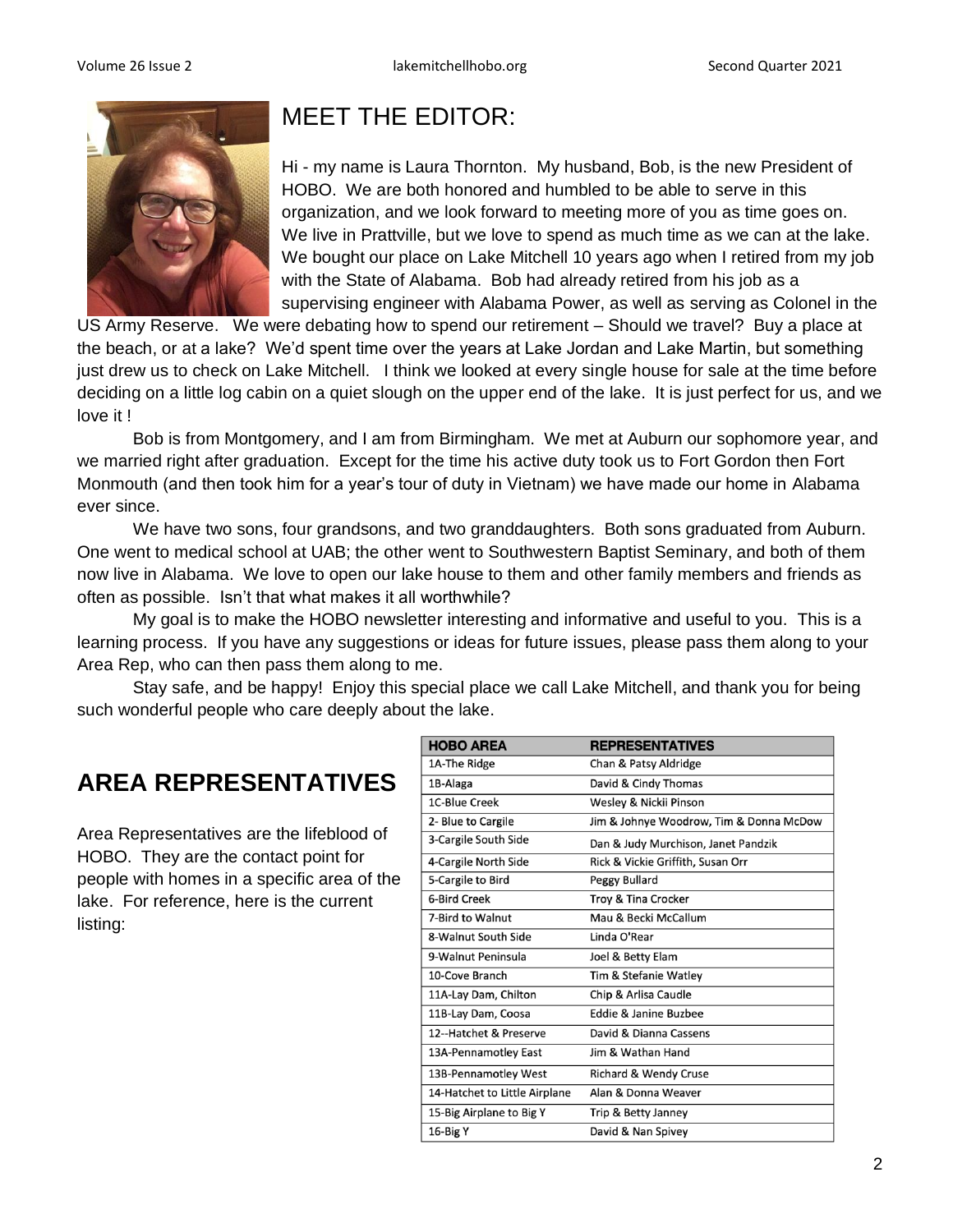*Our Area Reps will periodically submit updates for the newsletter, letting everyone know of any "news" or items of interest. Here are the ones for this quarter:*

#### **Area 1A - Chan and Patsy Aldridge**

Welcome to our new neighbors on the Ridge, Brian and Marcela Richardson. Brian is a Urologist at Jackson Hospital in Montgomery. His focus is Robotic and Minimally Invasive surgery. Brian is originally from Mobile, AL and Marcela is from Cali, Columbia. They have two children – Sebastian (almost 3 years old) and Aria (6 months old). During Covid, they decided to purchase Ralph and Jane Mason's home as a place they could come and enjoy the beauty and peacefulness of the water and the natural habitat. They are looking forward to some warm weather and hopefully some good fishing!

#### **Area 5 – Peggy Bullard**

Greetings – 2020 was a lonesome year without all the HOBO activities and getting to meet and greet everyone. Our Area ice cream social never made it past the planning stage. Maybe this year. Of course that will depend on my pier being rebuilt. It was destroyed on October 29<sup>th</sup> when the storm Zeta blew through. Many around the lake received damage and trees were down everywhere. Hopefully by the time this is printed work will have started to restore my dock.

I want to welcome some new people to Area 5 and hope I don't miss anybody. Scott and Amy Bailey will be the new owners of Greg Allen's place. Greg will still be around as Amy is his daughter and they have agreed that he is allowed to hang out with them anytime he would like to. James and Laura Washer purchased the Kirpatrick's place. The Dillard's purchased Beth Wise's place and Debbie Corum sold to Jeremy Dennis in 2019. Welcome all to Lake Mitchell. You won't regret being on this beautiful lake. We hope you will or have already joined HOBO and will get involved with all the activities when we are released to enjoy them once again. Meantime, as your Area Rep, I would enjoy getting to know you via call, email or a text. I can be reached at 205-646-5968 or [pnsbullard@gmail.com.](mailto:pnsbullard@gmail.com) Let me know if I can help you in any way.

I'm ready for fun in the sun. Anyone else?

#### **Area 9- Walnut Creek Peninsula - Joel and Betty Elam**

 Hello neighbors- We hope you are well and you are enjoying the lake as much as possible. It seems that with covid-19 that our days are a bit different much like the weather- cold, rainy, sunny, warm, cloudy, and windy. Betty and I hope for a better 2021.

We encourage everyone to continue watching out for each other and their property when you are the lake. Also, you will notice a lot of trash that has been thrown out on Co Rd 264. Let's all work together to keep our lake area clean.

Walnut Creek Peninsula has several new families. Love to welcome, Heather & Mackie Ford, Bryan & Ming Walker, Greg & Vicki Lockhart, Allen & Jan Caton & Johnny & Annette Miller.

#### **Area 12 - Hatchett Creek and Pennamotley Creek: - Dave & Dianna Cassens**

There has been and continues to be an explosion of growth in our area! The Preserve and Eagle Point at Lake Mitchell both are vastly growing with new residents and new construction.

We welcome new members of Area 12 in The Preserve:

Ben and Ligia Branch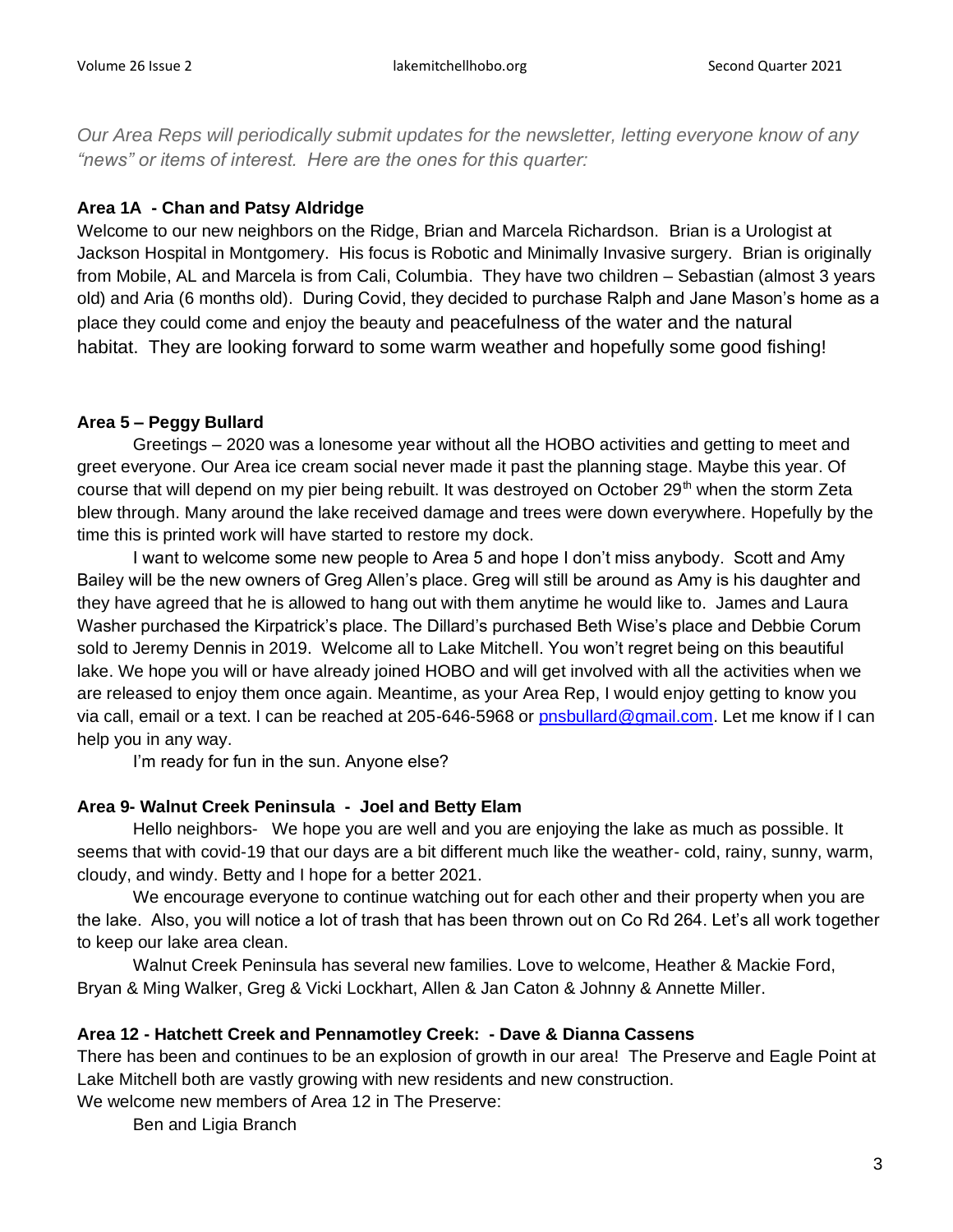Paul and Nicole Powell. (Full-time Residents) Jim and Julie Meads. We welcome new members for Area 12 in Eagle Point:

Don and Lynn Mundie Mark Turner Bobby and Lenda Campbell Don and Louise Hewlett Scott and Carrie Busby David and Bethy Heath

#### **Area 13A - Wathan and Jim Hand**

We have two new HOBO members in East Pennamotley. They are Susan and Denver Nolin, who bought Jamie and Toby Vinson's house on Mimosa Point Road. Susan and Denver already know several families on Lake Mitchell and are looking forward to meeting others when we are able to socialize. Currently Susan is employed by Samford University and Denver flies for FedX. Their permanent residence is in Inverness in North Shelby County.

A few of our residents contracted the COVID virus, but all have recovered. We are ready for Spring and Summer and seeing all of our friends again!

-------------------------------------

--------------------------------------

# **Special Note from Past President Ralph Mason:**



Dear Members of Lake Mitchell HOBO Association: For the past 15 years we have lived on Lake Mitchell. It is time for us to leave this beautiful environment as we need to move closer to our adult children and grandchildren. In October 2020, we decided to sell our beautiful home on the south end of Lake Mitchell and move to the Birmingham area. Jane and I will treasure the friendships and hospitality that we experienced during our time of living here. As Bob Hope would say "Thanks for the Memories." Special thanks go to all who volunteered to participate in the many events that were sponsored by HOBO. They should be applauded for their service. It was an honor to serve as president of the HOBO association.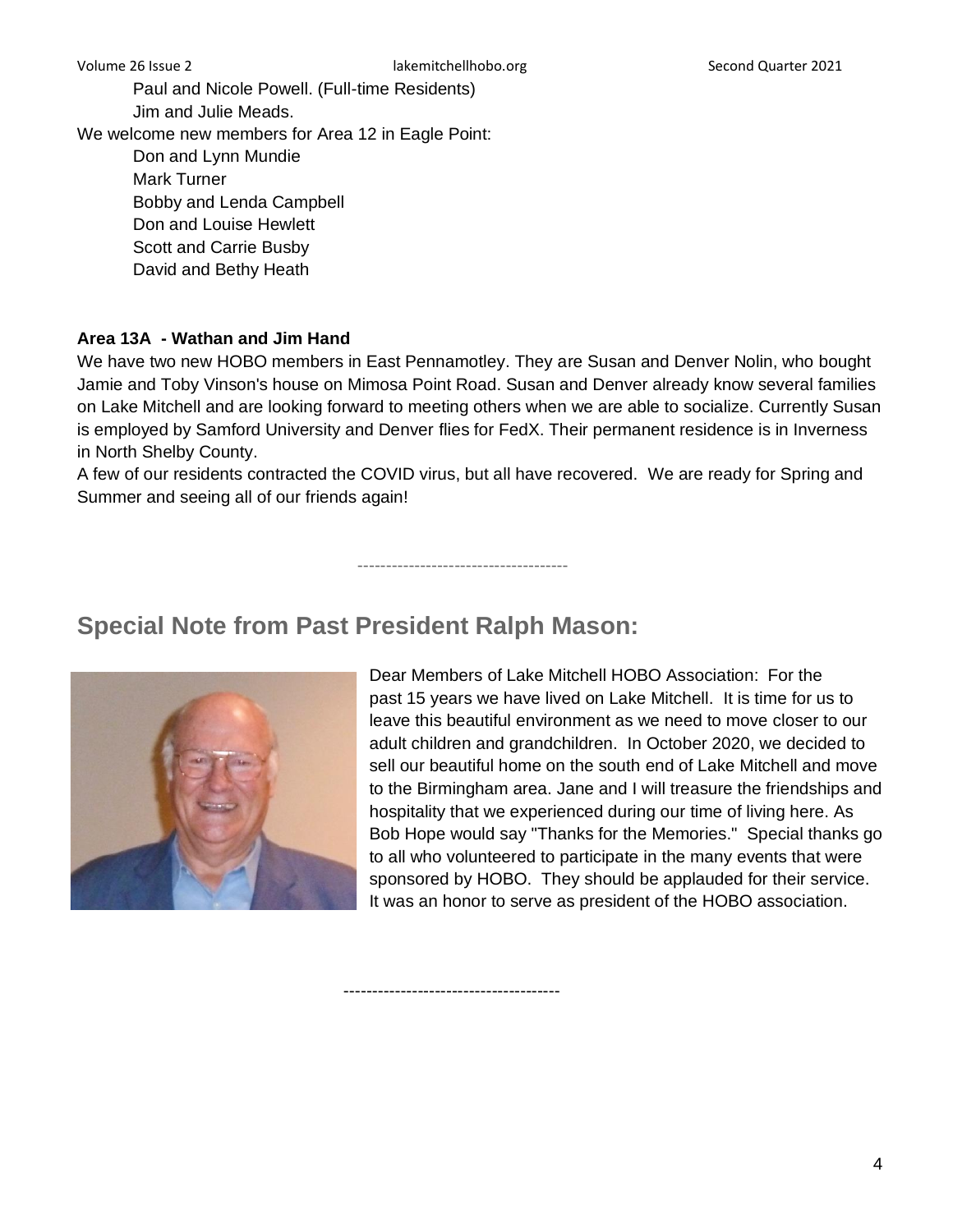# **New Children's Playground at Higgins Ferry Park – Update**

*Last quarter's newsletter provided a lot of information on the plans for the playground. This quarter, we are proud to say that this is now a reality. Here is an article written by Durwood Brown, chairman of the committee*

 This idea was created last summer when Nancy Piccolo spoke with Kathy Giles and learned that area kids needed a nicer playground. Soon afterwards a Committee was formed with the Giles, Piccolos, Thorntons, Browns & Steve Miles. In cooperation with Alabama Power Co. and Chilton County Commission we started the HFPP (Higgins Ferry Playground Project) on 8/26/20.

 We chose GameTime, an Alabama (Ft. Payne) manufacturer of playground equipment. Our Committee scouted out several central Alabama playgrounds installed by GameTime during this decision making process. Chilton Co. agreed to approve and substantially fund the replacement of the old, unimaginative, and unsafe playground that had existed since the 1990s.

 The new bright blue/green structure is an exciting combination of swings, slides, monkey bars, climbing wall, tunnel, and a merry go round that twirls 3 or 4 kids at a time. Additionally- several new benches and tables have been/will be placed near the playground area.

 Funding for the HFPP ranged from \$20 anonymous gifts up to 5 figure donations from various businesses, individuals and organizations. The Committee was pleased to use several local vendors for

other expenses such as fencing, T shirts, printing, refreshments, etc. We attempted to involve all of Clanton and Chilton County.

 Higgins Ferry Park is flourishing now - primarily due to the Park Management of the Giles. They both tirelessly keep the Park clean, safe and enjoyable. Guests can swim, boat, fish, camp, picnic and even host events in the Pavilion. It can be rented for \$100 to accommodate Church events, Company Outings, Anniversaries, Birthday parties, Graduations, etc.

 Thanks again to ALL who made this possible with their generous donations of time and money!! The dedication and ribbon cutting was held March 27 at 10:00 a.m.

 Our wish is that the playground will be enjoyed by children today, and their children for several generations to come.

Glory to God.

Durwood Brown, Committee Chairman



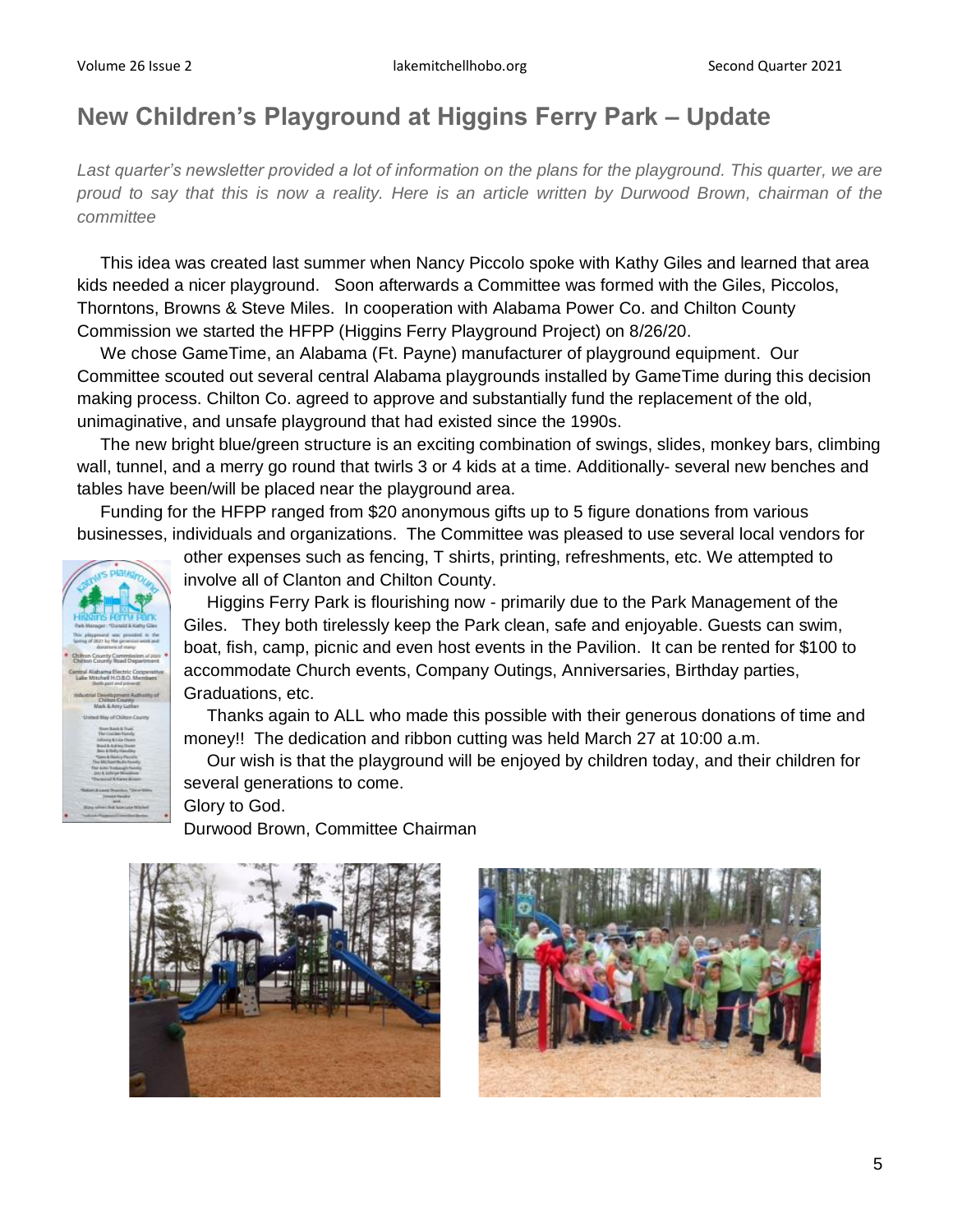

Spring is here, and we are looking forward to spending more time on Lake Mitchell. With warmer weather flowers bloom, trees put out new leaves, and our grass needs to be cut for the first time. The dogwood, mountain laurel, and wild azaleas along the lake banks are another indicator of Spring. With the warmer temperatures we also get warmer water; which means plants begin to grow just as they do on land. Whether we reside on the Lake or just use the Lake for recreation we encounter plant species which are not native to our Lake. A few of the non-native species are listed below:

**Lyngbya** can be recognized as a brownish colored mass that has a feeling of slime if touched. The floating mass will emit an odor of hydrogen sulfide gas (rotten egg odor). It multiplies fast and is a hazard to aquatic species. Deterioration of this plant material will cause a decrease oxygen level in the water. **Water Hyacinth** is a free-floating plant and can be recognized by its broad thick leaves with small purple flowers. This plant can congregate in large groups, multiplying rapidly where water is slower moving to cover the water surface. Decay of this plant decreases oxygen levels, which is dangerous to aquatic life. **Water Lettuce** is a floating plant that resembles an open head of lettuce. It is rapid growing and derives its nutrients from the water. The higher the nutrient level is in the water the faster the plants will multiply. **Hydrilla** is also invasive and spreads rapidly in warmer weather. This is normally an aquarium plant but can be introduced to a Lake environment. It can cause dissolved oxygen levels to be depleted, potentially causing fish kills. It is one of the world's worst invasive plants.

While the above species are the most harmful, there are other aquatic plants that appear around Lake Mitchell and can concentrate along the bank areas. Non-invasive naturally occurring plant species may also cause problems for fishing, swimming, and boating.

To address and control aquatic plants, Alabama Power Company has a spraying program. To report an infestation of aquatic plants - Call: 1-800-LAKES11 (1-800-525-3711). *Provide information to Environmental Chairman Jim Woodrow at [ajwking@aol.com](mailto:ajwking@aol.com) or by phone to 205-425- 9431, or contact your Area Representative and have them pass along issues that are discovered. Through this newsletter and future articles that come from the Environmental Committee and through information provided to Area Representatives, we will keep you informed of our activities.*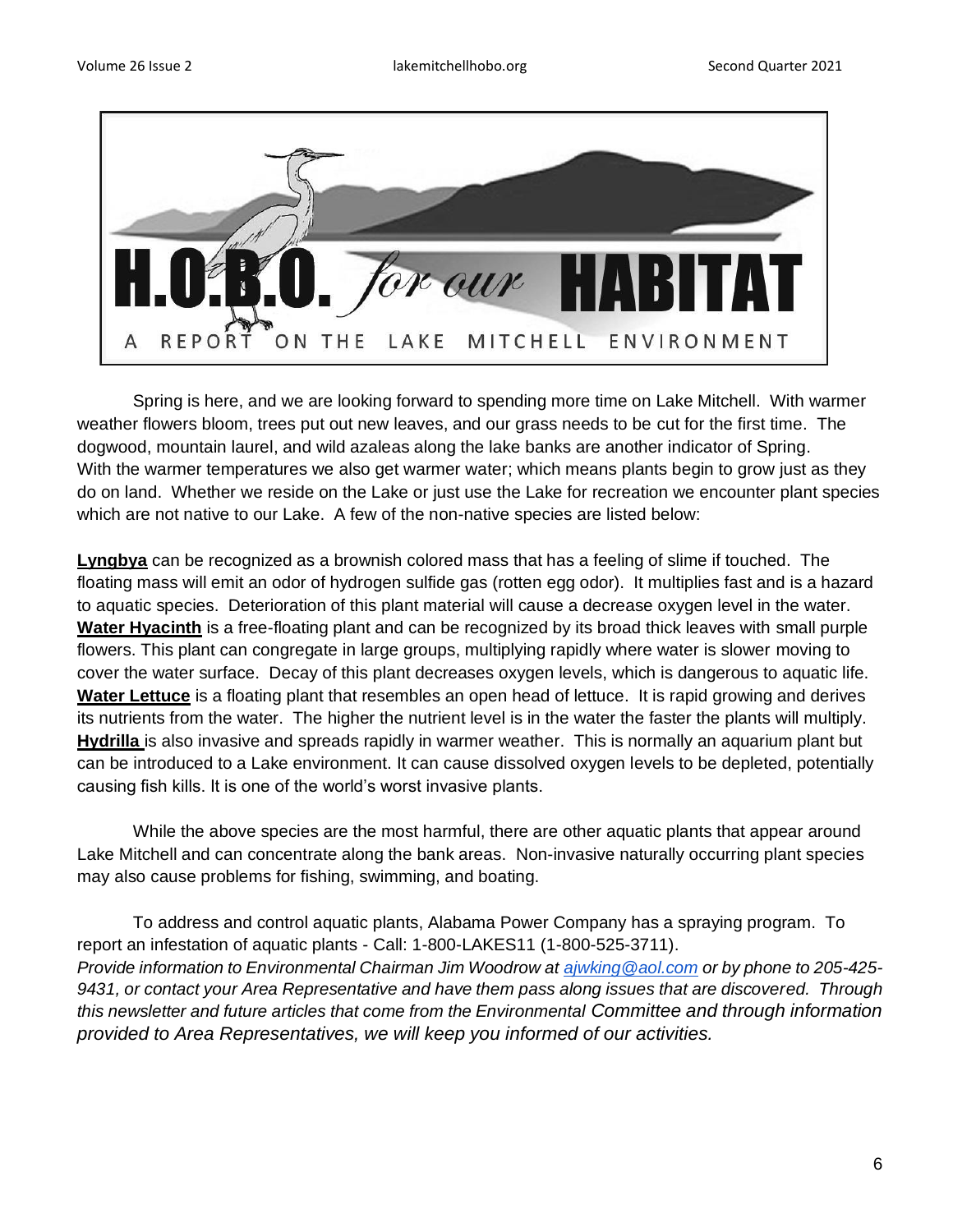## **Lake Mitchell Marina Update**

Aaron Sims, the new owner of Lake Mitchell Marina, has been coming every few years to Lake Mitchell to visit his brother & sister-in-law, Kevin & Pam Sims, who have a lake home on Walnut Creek. During these vacation trips, Aaron would sit on the porch of the Marina having a cheeseburger while enjoying the magnificent views of the lake and dreaming about the possibility of someday owning it. When his brother called last year to say the Marina was for sale, this dream suddenly became a real option. After flying to here to investigate this possibility, a friend of Aaron's gave him a book called Trust Your Crazy Ideas which inspired his move "from Walnut Creek, California to Walnut Creek, Alabama!"

Aaron is living onsite now and working as fast as he can to prepare the Marina for the 2021 season which is now upon us. As of this writing, the Marina is open 7 days a week (through September) from 8 am – 8 pm with fuel, ice, sodas, snacks, etc. available. Aaron is targeting May 1<sup>st</sup> to open the restaurant, which will offer delicious food Thursday night for dinner only and Friday through Sunday for breakfast, lunch and dinner.

You are encouraged to email Aaron at [lakemitchellmarina@att.net](mailto:lakemitchellmarina@att.net) with any ideas on changes to the property, additional services the Marina can offer, and of course any specific food selections that the Lake Mitchell community, fishermen and vacationers alike, would like to see offered on the menu.

Baits will soon be available. Please check for updated information about the Marina on the Lake Mitchell Marina Facebook page or call the Marina itself at 205-755-8100.

Aaron is super-excited and is sincerely feeling blessed by what seemed a far-off dream which has now come true. He gives tremendous thanks to previous owner Diane Knighton for her continued support and critical advice during this transition. Please stop by to see the progress, give feedback, and enjoy the services!

*--Information provided courtesy of Linda O'Rear, Area 8 Rep*

## **Final Lake Mitchell photo calendar will be in 2022!!**

Next year will be the last edition of the Lake Mitchell calenda, as HOBO is retiring this project. Since this is our 25h anniversary, and also our last year to produce a Lake Mitchell calendar, let's plan to go out with a bang! Please submit your very best photos to Tad Henry at lakemitchellphotos@gmail.com or via the photo form on our website. Photos that are not selected for the calendar will be displayed online. This is your opportunity to show off the beauty and excitement and peacefulness and fun that is to be found on the lake.